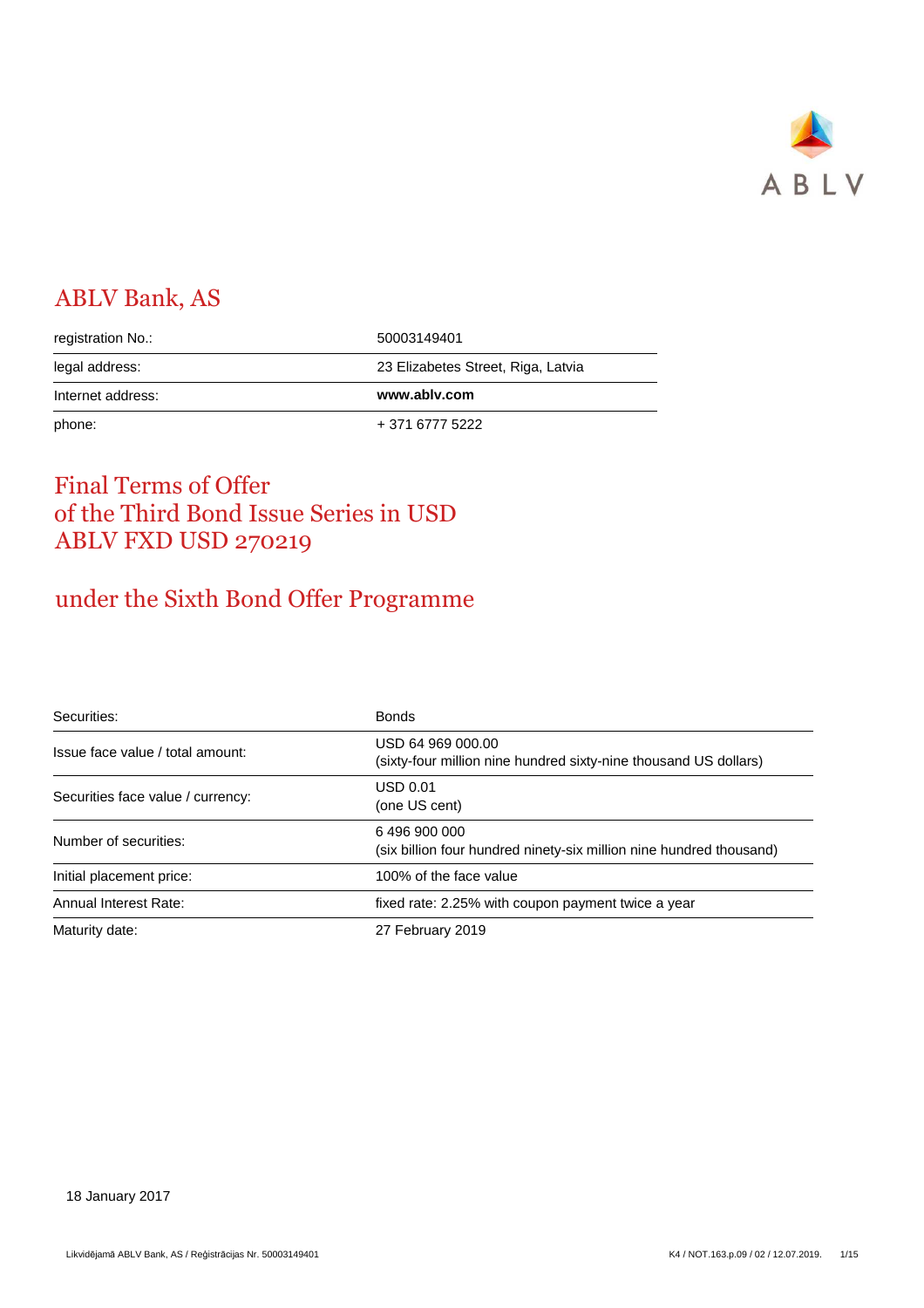# TABLE OF CONTENTS

| 1.             |  |
|----------------|--|
| 2.             |  |
| 3 <sub>1</sub> |  |
| 4.             |  |
| 5.             |  |
| 6.             |  |
| 7.             |  |
| 8.             |  |
| 9.             |  |
|                |  |

Appendixes include the Bond issue summary and the sample order form to be submitted by the Investor to conclude the financial instruments transaction.

Appendix 1: Bond issue summary.

Appendix 2: "Financial Instrument' Trade Order" form.

The Final Terms are prepared in accordance with the requirements of paragraph 4 of article 5 of the Directive 2003/71/EC of the European Parliament and of the Council.

The Final Terms shall be read together with ABLV Bank, AS Base Prospectus of the Sixth Bond Offer Programme and Amendments to ABLV Bank, AS Base Prospectus of the Sixth Bond Offer Programme (hereinafter – Amendments). The Base Prospectus and Amendments are published at the Issuer's home page **www.ablv.com**. Full information on the Issuer and the Bond issue can be only obtained reading the Base Prospectus together with Amendments and the Final Terms. The Bond issue summary is appended to these Final Terms.

## **Notice**

Before making a decision on investing in the Bonds, any Investor shall independently and, if necessary, engaging an advisor, generally assess the information provided in the Base Prospectus and these Final Terms.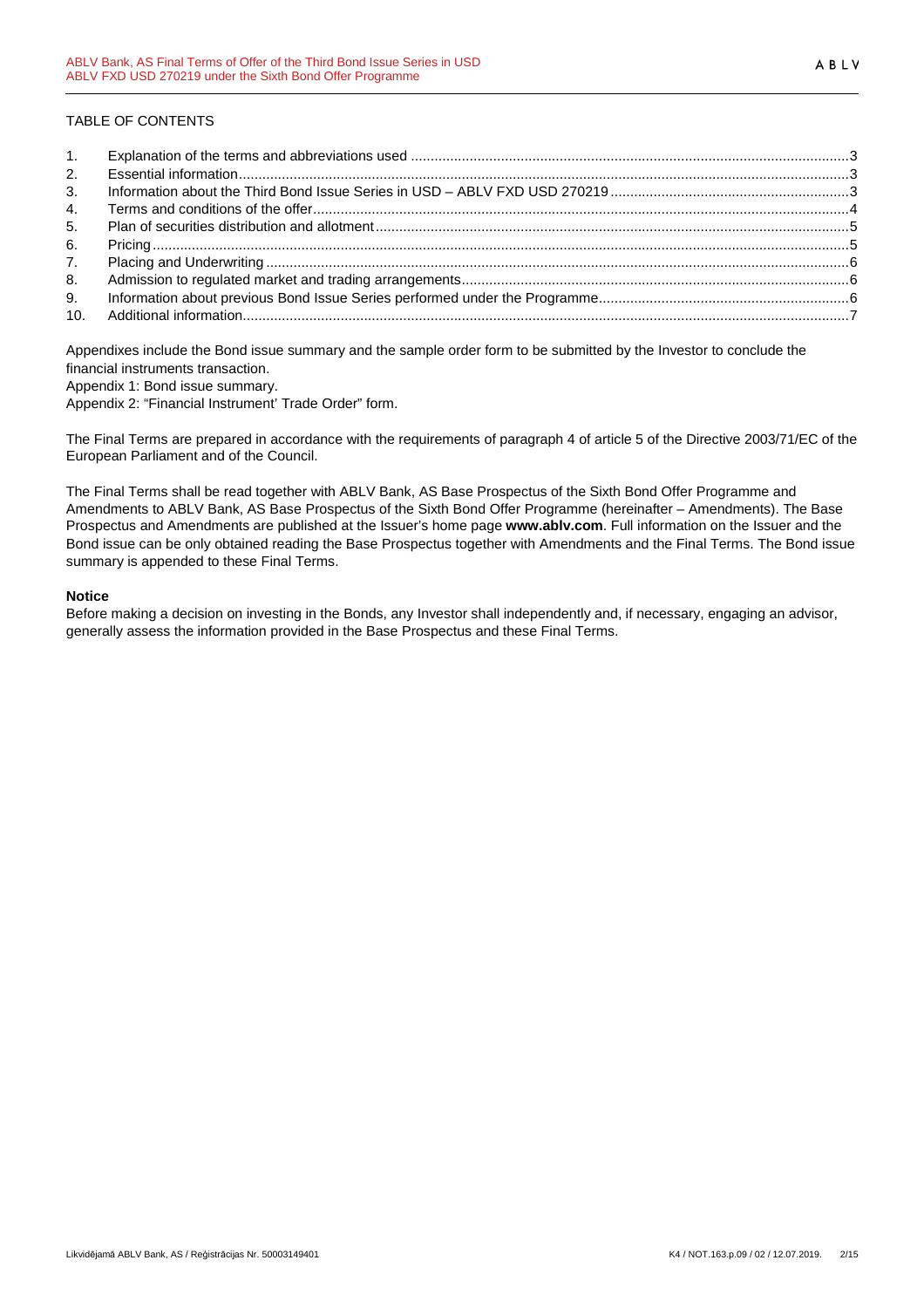# **1. Explanation of the terms and abbreviations used**

**Third Bond Issue Series in USD** or **ABLV FXD USD 270219** – the Bonds that are issued pursuant to ABLV Bank, AS Base Prospectus of the Sixth Bond Offer Programme, Amendments and these Final Terms of Offer.

**Note:** the other terms and abbreviations used correspond to those included in the Base Prospectus.

## **2. Essential information**

2.1. Interest of natural and legal persons involved in the issue/ offer N/A

## 2.2. Reasons for the offer

Objective of the Third Bond Issue Series in USD shall be raising of funds that the Issuer will use for financing its operating activities, including without limitation:

- improvement of the ABLV Bank assets' and liabilities' distribution into maturity bands;
- increase and maintenance of the liquidity level required for activities of ABLV Bank.

## **3. Information about the Third Bond Issue Series in USD – ABLV FXD USD 270219 (under the Sixth Bond Offer Programme)**

| Issuer:                                                 | ABLV Bank, AS                                                                                                                                                                                                                                                                                                                                                                                                                                |
|---------------------------------------------------------|----------------------------------------------------------------------------------------------------------------------------------------------------------------------------------------------------------------------------------------------------------------------------------------------------------------------------------------------------------------------------------------------------------------------------------------------|
| Securities:                                             | <b>Bonds</b>                                                                                                                                                                                                                                                                                                                                                                                                                                 |
| ISIN:                                                   | LV0000802239                                                                                                                                                                                                                                                                                                                                                                                                                                 |
| Type of securities:                                     | In bearer form                                                                                                                                                                                                                                                                                                                                                                                                                               |
| Class of securities:                                    | Without restraint on alienation                                                                                                                                                                                                                                                                                                                                                                                                              |
| Collateral:                                             | Not secured with pledge                                                                                                                                                                                                                                                                                                                                                                                                                      |
| Depository:                                             | Joint stock company Latvian Central Depository                                                                                                                                                                                                                                                                                                                                                                                               |
| Regulated market:                                       | Stock Exchange Nasdaq Riga<br><b>Baltic Bond List</b>                                                                                                                                                                                                                                                                                                                                                                                        |
| Currency of the Bond issue:                             | USD (US dollars)                                                                                                                                                                                                                                                                                                                                                                                                                             |
| Face value/total amount of the Bond issue:              | USD 64 969 000.001<br>(sixty-four million nine hundred sixty-nine thousand US dollars)                                                                                                                                                                                                                                                                                                                                                       |
| Bond Face Value:                                        | <b>USD 0.01</b><br>(one US cent)                                                                                                                                                                                                                                                                                                                                                                                                             |
| Number of the Bonds:                                    | 6 496 900 0001<br>(six billion four hundred ninety-six million nine hundred thousand)                                                                                                                                                                                                                                                                                                                                                        |
| Annual Interest Rate:                                   | Fixed: 2.25%<br>(two and 25/100 percent)                                                                                                                                                                                                                                                                                                                                                                                                     |
| Date of the Interest Income calculation:                | 5 working days before the Interest Income payment date                                                                                                                                                                                                                                                                                                                                                                                       |
| Frequency and dates of the Interest Income<br>payments: | Twice a year: on 27 February and 27 August,<br>starting from 27 August 2017, ending on 27 February 2019                                                                                                                                                                                                                                                                                                                                      |
| Maturity date of the Bonds:                             | 27 February 2019                                                                                                                                                                                                                                                                                                                                                                                                                             |
| Premature redemption<br>(call option):                  | • The Issuer shall be entitled to prematurely redeem the part of the<br>Bond issue the initial placement of which was not performed;<br>The Issuer shall be entitled to prematurely redeem the Bonds that the<br>Issuer purchased in the secondary securities market or acquired<br>otherwise in compliance with provisions of the normative acts,<br>provided that normative acts contain no limitations with regard to such<br>redemption. |
| Early repayment claim                                   | The Investor shall not be entitled to claim the Face Value and accrued                                                                                                                                                                                                                                                                                                                                                                       |
| (put option):                                           | interest to be repaid by the Issuer before maturity.                                                                                                                                                                                                                                                                                                                                                                                         |
| Arrangements for the amortisation of the loan           | N/A                                                                                                                                                                                                                                                                                                                                                                                                                                          |
| Information on yield                                    | Fixed interest rate is set for the Bonds. The Bond yield does not depend<br>on the changes in the base interest rate in the interbank market.                                                                                                                                                                                                                                                                                                |
| Yield calculation method                                | Pursuant to paragraph 6.9 of the Base Prospectus                                                                                                                                                                                                                                                                                                                                                                                             |
| Representation of the Investors                         | Pursuant to paragraph 6.14 of the Base Prospectus                                                                                                                                                                                                                                                                                                                                                                                            |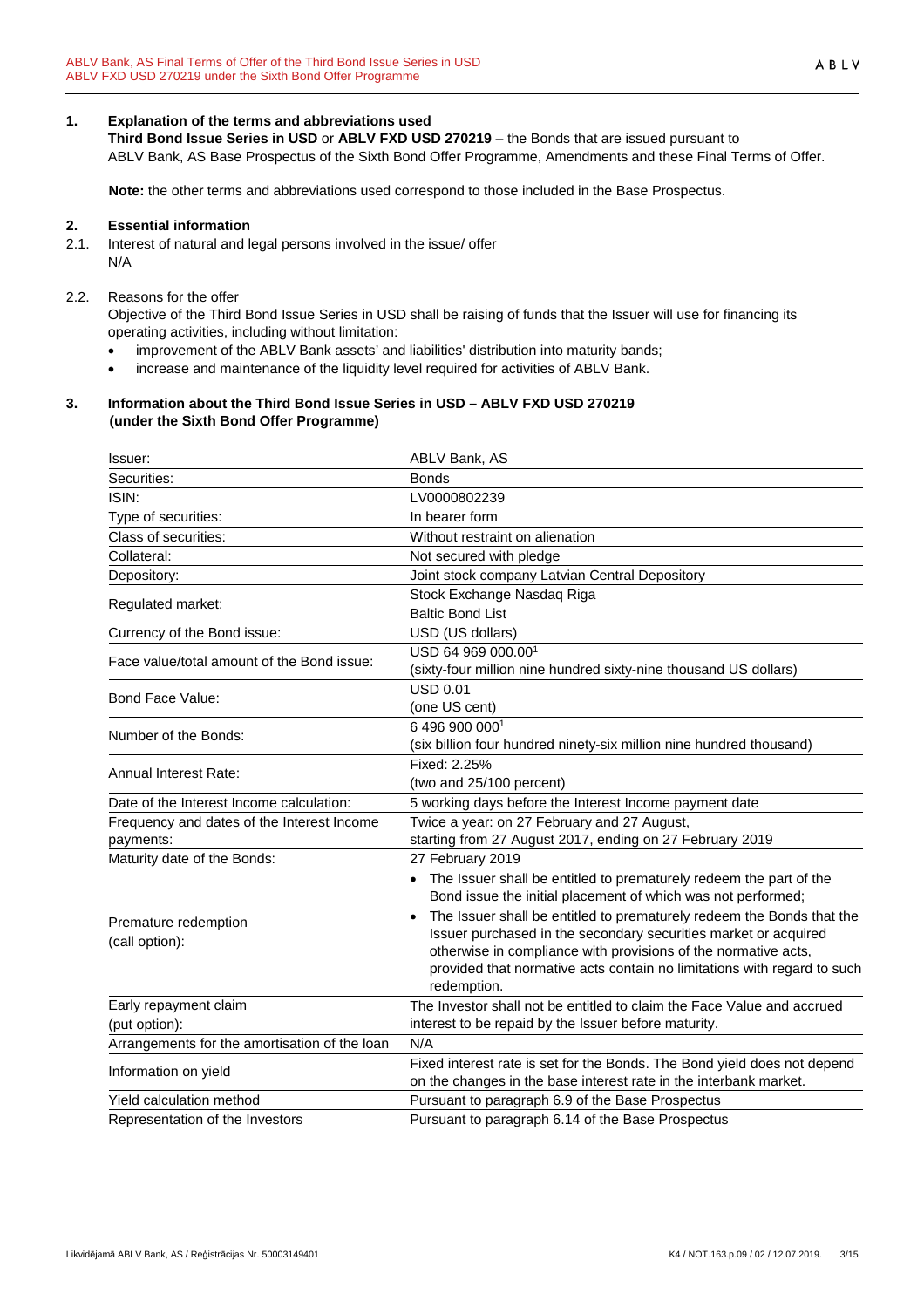|                                          | The bonds are issued and public onemig is performed pursuant to the<br>following decisions of ABLV Bank:                                                                                                               |
|------------------------------------------|------------------------------------------------------------------------------------------------------------------------------------------------------------------------------------------------------------------------|
|                                          | decision on the bond issue of the ordinary meeting of shareholders,<br>dated 7 April 2016 (Minutes No. 1, paragraph 5.11);                                                                                             |
|                                          | decision of the Board on approving the Base Prospectus of the<br>Sixth Bond Offer Programme, dated 7 April 2016 (Minutes No. V-27,<br>paragraph 1);                                                                    |
| Decisions on the Bond issue              | decision of the Board on the Base Prospectus of the Sixth Bond Offer<br>Programme including recommendations of the Financial and Capital<br>Market Commission, dated 22 April 2016 (Minutes No. V-31,<br>paragraph 1); |
|                                          | decision of the Board on the Amendments to ABLV Bank, AS Base<br>Prospectus of the Sixth Bond Offer Programme (Minutes No. V-48,<br>paragraph 2);                                                                      |
|                                          | decision of the Board on approval of ABLV Bank, AS Final Terms of<br>Offer of the Third Bond Issue Series in USD -                                                                                                     |
|                                          | ABLV FXD USD 270219 under the Sixth Bond Offer Programme,<br>dated 18 January 2017 (Minutes No. V-2, paragraph 1).                                                                                                     |
| Issue date:                              | 27 February 2017                                                                                                                                                                                                       |
| Public offer start date:                 | Not later than on 20 January 2017, the information shall be published at<br>the Issuer's home page www.ablv.com                                                                                                        |
|                                          | The public offer start date is 26 January 2017                                                                                                                                                                         |
| Public offer end date:                   | 20 February 2017                                                                                                                                                                                                       |
| Decision on concluding the transactions: | Pursuant to paragraph 8.4 of the Base Prospectus, the decision on<br>concluding the transactions will be made on 23 February 2017                                                                                      |
| Settlement date:                         | 27 February 2017                                                                                                                                                                                                       |
|                                          |                                                                                                                                                                                                                        |

The Bonds are issued and public offering is performed pursuant to the

<sup>1</sup> Before the end of the public offer period, but not later than 4 (four) working days prior to the public offer end date, the Issuer may increase the Issue Series size. If amendments to the Final Terms are made, those shall be published in the same way as the Final Terms.

For the purposes of the Base Prospectus and these Final Terms, the Issuer shall be an institution that borrows funds by issuing the Bonds.

## **4. Terms and conditions of the offer**

## 4.1. Initial placement process

The initial placement process is described in paragraph 8.4 of the Base Prospectus.

The total amount of the Third Bond Issue Series in USD is USD 64 969 000.00 (sixty-four million nine hundred sixty-nine thousand US dollars).

The public offer start date is 26 January 2017.

A representative of the Investment Company or the Investor itself, provided it has a financial instruments account opened with ABLV Bank, shall submit an order to the Issuer, using the sample form "Financial Instruments' Trade Order" appended hereto, on working days from 08:30 till 18:30. The order may also be submitted electronically, using a corresponding order form in ABLV Bank Internetbank.

The public offer end date shall be 20 February 2017. Orders shall be accepted by ABLV Bank till the end of the working day, i.e., 18:30, or electronically – till the end of the day, i.e., 24:00.

Information about the order submission can be obtained:

- by phone:  $+371\,6700\,2777$
- via e-mail: **ibas@ablv.com**

The orders submitted to the Issuer may not be altered or revoked.

- 4.2. A description of the possibility to reduce subscriptions and the manner for refunding excess amount paid by applicants N/A
- 4.3. Details of the minimum and / or maximum amount of application Pursuant to paragraph 8.4 of the Base Prospectus, maximum number of the Bonds that a single Investor may apply for is not set. The Investor may not apply for purchasing less than 1 (one) Bond.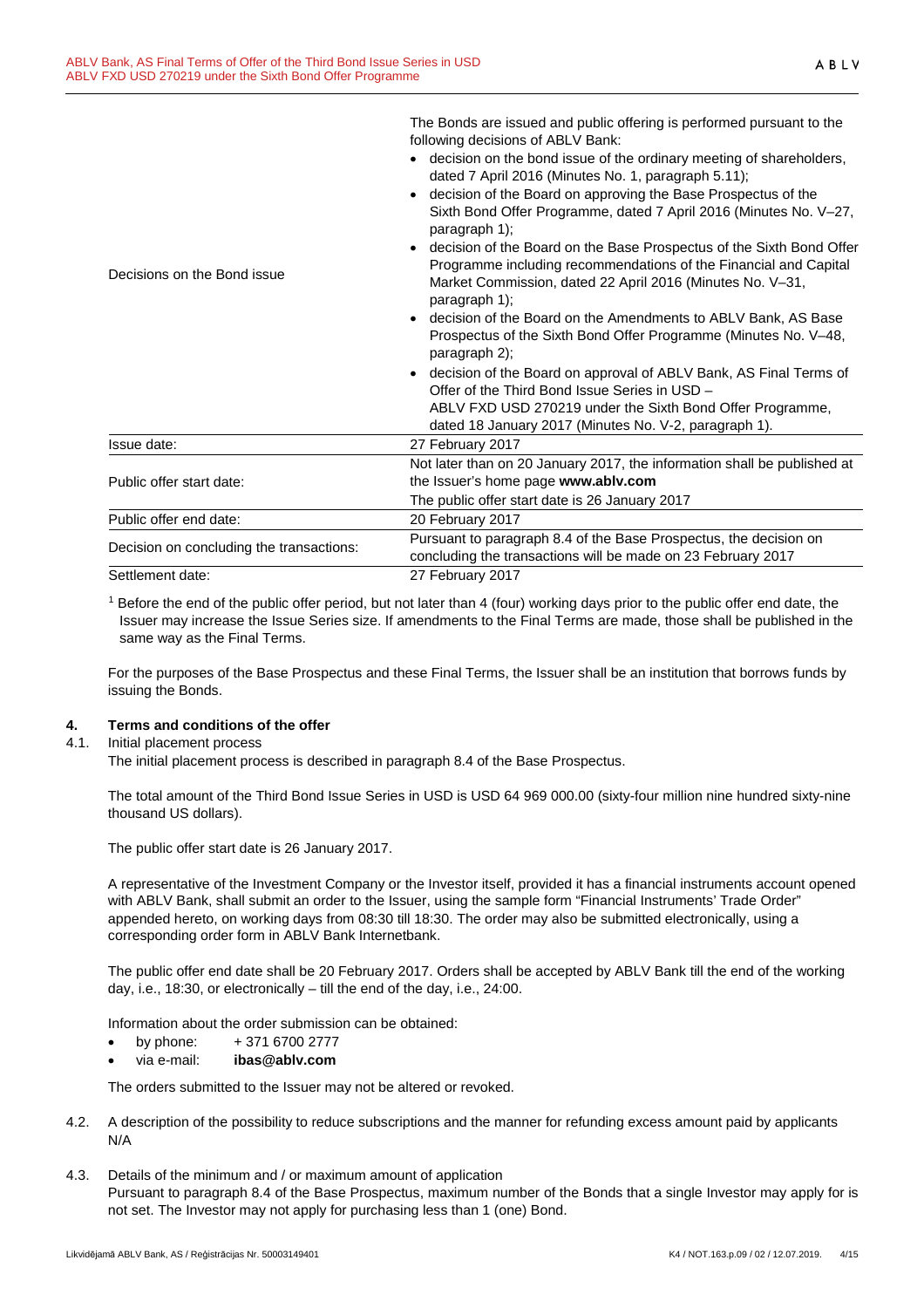## 4.4. Settlement process

- Within this Bond Issue Series, settlement under initial placement transactions shall be performed as follows:
- not applying the DVP principle, if agreed so by the underwriter and the Investor, or

• applying the DVP principle, regulated by the respective LCD rules On DVP Settlement for OTC Transactions. If the transaction parties agree on not applying the DVP principle, the moment of the Bonds' delivery and the moment of payment may be different. The Investor shall ensure funds in the respective account on the day agreed upon by the transaction parties, whereas the Bonds shall be credited to the Investor's account on the day agreed upon by the transaction parties.

DVP shall be executed on the T+2 day, where "T" stands for the day of concluding the Bond purchase transaction, and "2" is the 2nd (second) working day after the day of concluding the Bond purchase transaction.

The day of concluding the transaction shall be the day of making the decision on concluding the transaction – for this Series it is set to be 23 February 2017.

The settlement date under the Third Bond Issue Series in USD shall be 27 February 2017.

4.5. Information about results

Pursuant to paragraph 8.6 of the Base Prospectus, information on the initial placement results will be published at the Issuer's home page **www.ablv.com** within 10 (ten) working days after the public offer end date.

4.6. The procedure for the exercise of any right of pre-emption, the negotiability of subscription rights and the treatment of subscription rights not exercised. N/A

#### **5. Plan of securities distribution and allotment**

- 5.1. Offering the Bonds simultaneously in the markets of two or more countries N/A
- 5.2. Notification to applicants of the Bond amount allotted The Bank shall send a confirmation of the concluded transaction to the Investor, following the procedure set forth in

ABLV Capital Markets, IBAS, General Terms of Business. The General Terms of Business are available at the Issuer's home page **www.ablv.com**.

## **6. Pricing**

6.1. Initial placement price of a Bond Initial placement price of a Bond is set to be **100%** of the Bond's face value. The Bond's face value is USD 0.01 (one US cent).

## 6.2. Pricing method

ABLV Bank Board will determine the Bonds' price depending on the situation in secondary market of similar securities then present and, in particular, based on evaluation of the demand in the securities market and yield of comparable market instruments. The price determined by ABLV Bank for the Bond Issue Series shall be the same for all Investors and shall remain constant throughout the whole initial placement period.

6.3. Application of expenses and taxes

Purchasing the Bonds during the initial placement period, the Investor will have to transfer just set Bond sale price to the Issuer for each Bond unit being purchased.

Additional expenses under the transaction, which might include, without limitation, fees for account opening, for transaction conclusion and execution, may vary in different Investment Companies, and the Investor can find those out in the respective Investment Company engaged by the Investor in concluding the Bonds' purchase transaction as intermediary. ABLV Bank will not receive the said fees and payments charged by other Investment Companies and shall not be responsible for those additional expenses.

The Issuer shall be responsible for withholding and payment of taxes in compliance with the procedures and amount stated in the Republic of Latvia normative acts. The Issuer shall not be responsible for payment of taxes where the Republic of Latvia normative acts do not stipulate the Issuer's duty to assess and withhold the tax amount before making Interest Income payments.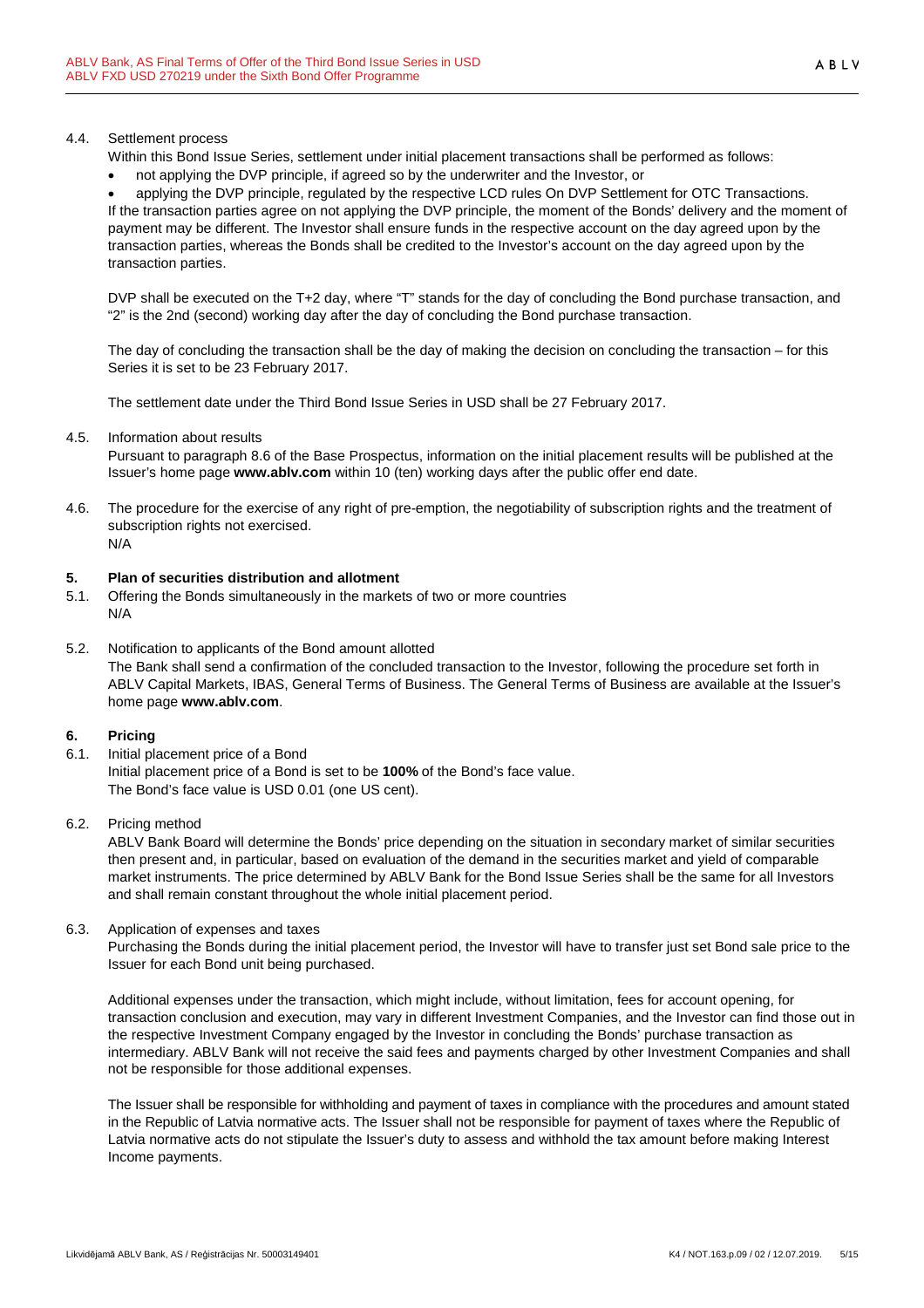# **7. Placing and Underwriting**

7.1. Offer coordinator N/A

# 7.2. Depository Joint stock company Latvian Central Depository, legal address: 1 Vaļņu Street, Riga, Latvia.

- 7.3. Entities agreeing to underwrite the issue N/A
- 7.4. Time of reaching the underwriting agreement N/A

# **8. Admission to regulated market and trading arrangements**

8.1. Term and conditions of admission to regulated market

Pursuant to paragraph 9 of the Base Prospectus, application for admitting the Bonds to the regulated market will be prepared in accordance with the Stock Exchange requirements and submitted within 3 (three) months after the end of the initial placement at the latest.

# 8.2. Regulated market

- Stock Exchange Nasdaq Riga, Baltic Bond List.
- 8.3. Entities which have a firm commitment to act as intermediaries in secondary trading, providing liquidity through bid and offer rates and description of the main terms of their commitment N/A

# **9. Information about previous Bond Issue Series performed under the Programme**

- Three issues performed under ABLV Bank, AS, Second Offer Programme,
- Three issues performed under ABLV Bank, AS, Third Offer Programme,
- Three issues performed under ABLV Bank, AS, Fourth Offer Programme,
- Seven issues performed under ABLV Bank, AS, Fifth Offer Programme and
- Five issues performed under ABLV Bank, AS, Sixth Offer Programme

have been included in the Baltic Bond List of the Stock Exchange Nasdaq Riga regulated markets.

Under ABLV Bank, AS, Sixth Offer Programme, there were five issues performed and included to securities lists of Nasdaq Riga regulated markets:

|                                   | Straight coupon bonds<br>in USD | Straight coupon bonds<br>in EUR | Straight coupon bonds<br>in USD |
|-----------------------------------|---------------------------------|---------------------------------|---------------------------------|
| <b>ISIN</b>                       | LV0000802072                    | LV0000802080                    | LV0000802163                    |
| Issue size                        | USD 45 403 000.00               | EUR 6 345 000.00                | USD 53 981 000.00               |
| Issue name                        | ABLV FXD USD 110718             | ABLV FXD EUR 110718             | ABLV FXD USD 311018             |
| Coupon rate (p.a.)                | Fixed: 1.85%                    | Fixed: 0.70%                    | Fixed: 1.85%                    |
| Current interest income<br>period | 11.01.2017 - 10.07.2017         | $11.01.2017 - 10.07.2017$       | $31.10.2016 - 29.04.2017$       |
| Issue date                        | 11.07.2016                      | 11.07.2016                      | 31.10.2016                      |
| Maturity date                     | 11.07.2018                      | 11.07.2018                      | 31.10.2018                      |

|                                   | <b>Straight coupon bonds</b><br>in EUR | <b>Subordinated discount</b><br>bonds in EUR                                                                 |  |  |
|-----------------------------------|----------------------------------------|--------------------------------------------------------------------------------------------------------------|--|--|
| <b>ISIN</b>                       | LV0000802171                           | LV0000802189                                                                                                 |  |  |
| Issue size                        | EUR 6 398 000.00                       | EUR 20 000 000.00                                                                                            |  |  |
| Issue name                        | ABLV FXD EUR 311018                    | ABLV SUB EUR 311026                                                                                          |  |  |
| Discount rate (p.a.)              |                                        | Fixed: 3.75%<br>(during first 5 years)                                                                       |  |  |
| Coupon rate (p.a.)                | Fixed: 0.70%                           | Fixed: 3.75%<br>(starting from the 6th year,<br>unless the Bank exercises its<br>premature redemption right) |  |  |
| Current interest income<br>period | $31.10.2016 - 29.04.2017$              |                                                                                                              |  |  |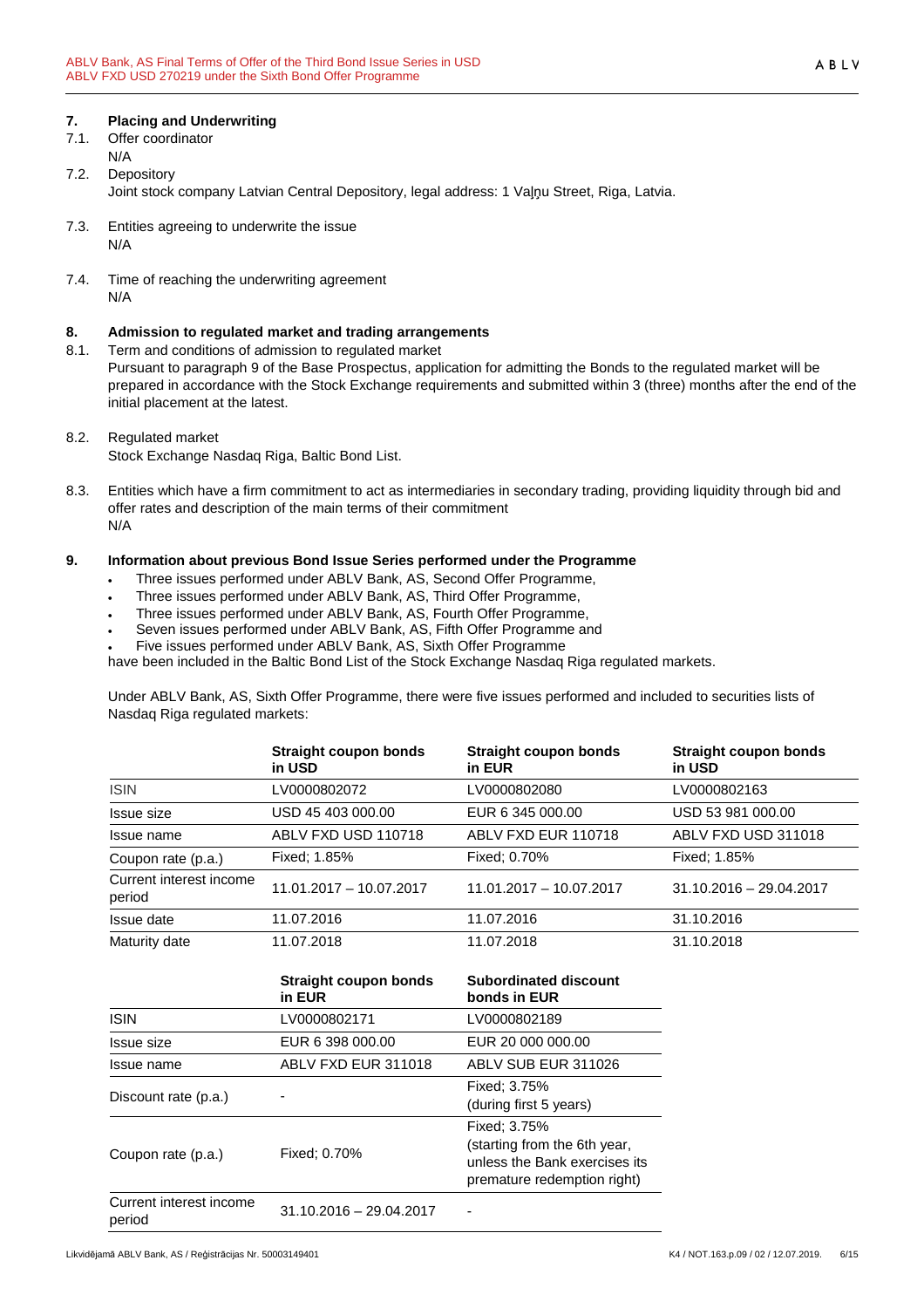| Issue date    | 31.10.2016 | 31.10.2016 |  |
|---------------|------------|------------|--|
| Maturity date | 31.10.2018 | 31.10.2026 |  |

Simultaneously with the Third Bond Issue Series in USD, the following public offering is performed under the Sixth Bond Offer Programme – Fourth Bond Issue Series in EUR / ABLV FXD EUR 270219 – straight 2-year bonds.

The Investors can find the information about issues performed under the Second, Third, Fourth, Fifth and Sixth Offer Programmes and their Final Terms at ABLV Bank, AS home page **www.ablv.com**.

## **10. Additional information**

- 10.1. Advisors connected with the Bond issue N/A
- 10.2. Information about the Bond issue provided by third parties N/A
- 10.3. Credit ratings assigned to the Bonds N/A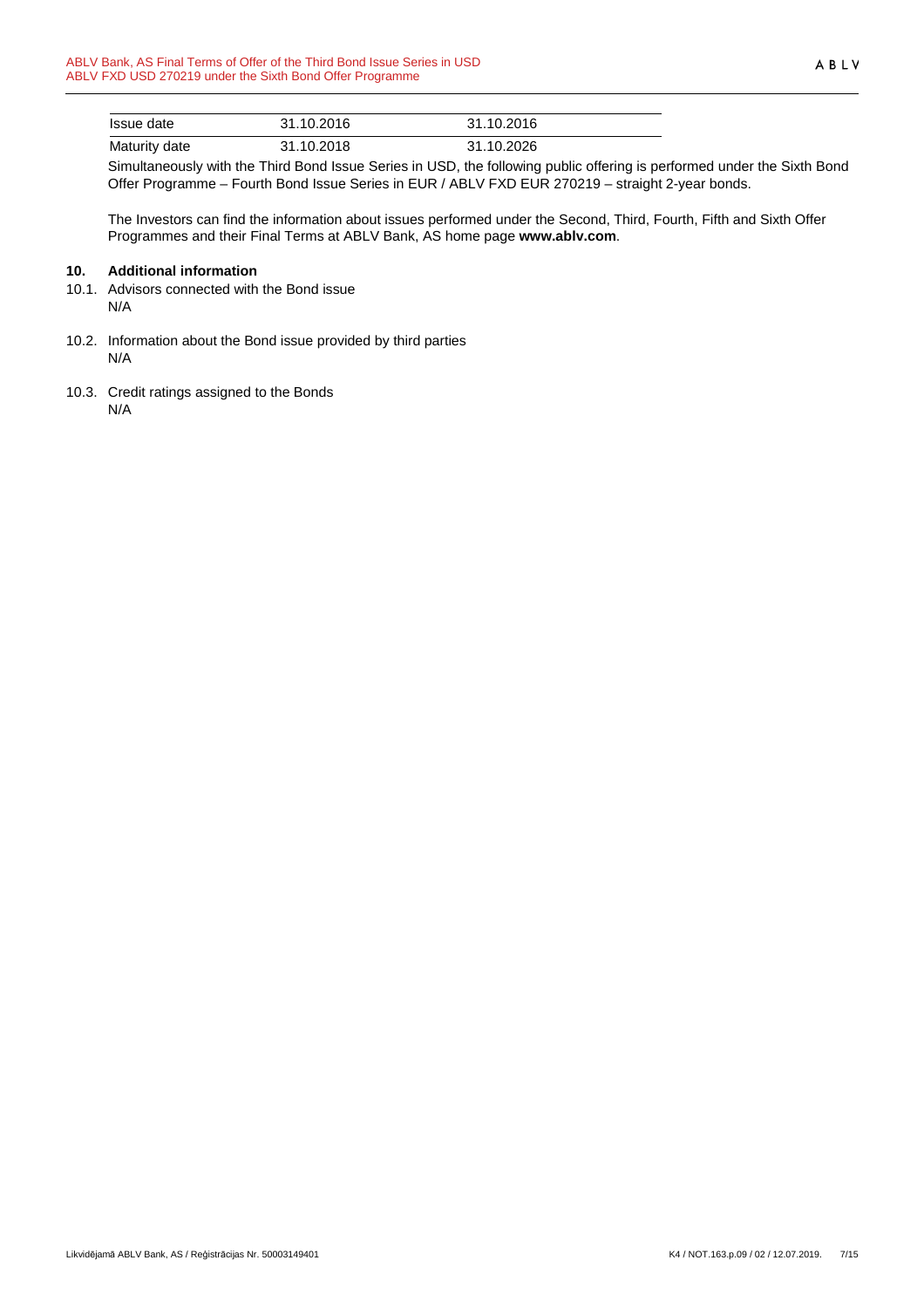| Name, surname           | <b>Position held</b>                                                   | <b>Signature</b> |
|-------------------------|------------------------------------------------------------------------|------------------|
| Vadims Reinfelds        | Deputy Chairman of the Board,<br>Deputy Chief Executive Officer (dCEO) |                  |
| Māris Kannenieks        | Member of the Board.<br>Chief Financial Officer (CFO)                  |                  |
| Edgars Pavlovičs        | Member of the Board.<br>Chief Risk Officer (CRO)                       |                  |
| Aleksandrs Pāže         | Member of the Board,<br>Chief Compliance Officer (CCO)                 |                  |
| <b>Rolands Citajevs</b> | Member of the Board,<br>Chief Information Officer (CIO)                |                  |
| Romans Surnačovs        | Member of the Board.<br>Chief Operating Officer (COO)                  |                  |

The Final Terms were approved at ABLV Bank, AS Board session on 18 January 2017.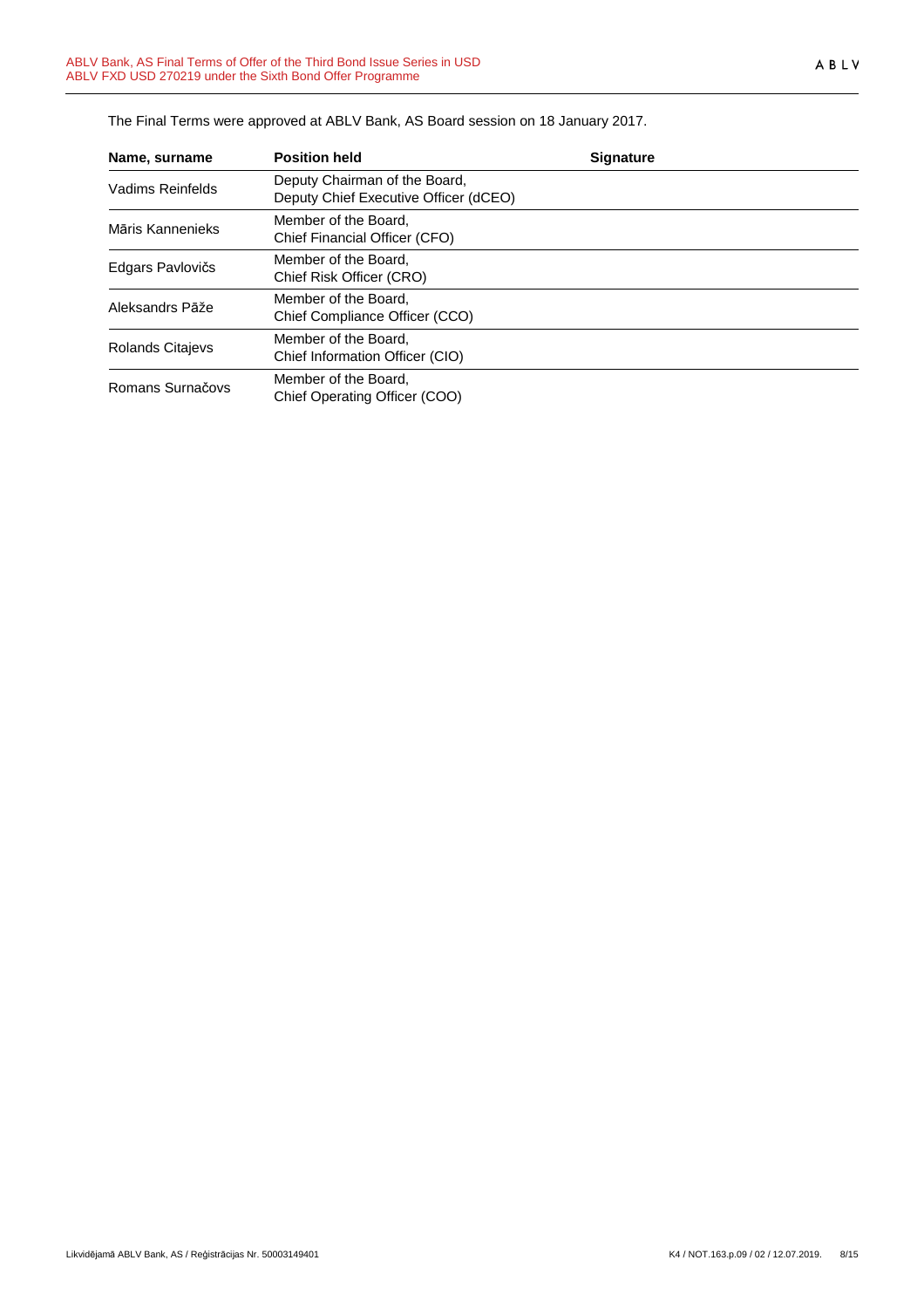#### Summary of the Bond issue

A.1

Appendix 1

Section A. Introduction and warnings

The summary shall be deemed the introduction of the Base Prospectus. Any decision on investing in the Bonds shall be based on the Investor's judgement on the whole Base Prospectus and the respective Final Terms of the Bond issue.

Should any claim be lodged to a court regarding the information provided in the Base Prospectus, if necessary, the Investor lodging the claim to a court in accordance with normative acts of the respective member state shall cover the

costs of translating the Base Prospectus before the proceedings are initiated. The persons responsible for the information provided in the Base Prospectus, including persons that translated the same and applied for its notification, may be held civilly liable only where the summary is misleading, inaccurate, or inconsistent with other sections of the Base Prospectus, or fails to provide the most essential information that would aid the Investors when considering whether to invest in the Bonds.

|      | Section B. Issuer                                                                                                                          |                                                                                                                                                                                                                                                                                                                                                   |
|------|--------------------------------------------------------------------------------------------------------------------------------------------|---------------------------------------------------------------------------------------------------------------------------------------------------------------------------------------------------------------------------------------------------------------------------------------------------------------------------------------------------|
| B.1  | Legal and commercial<br>name of the Issuer                                                                                                 | ABLV Bank, AS.                                                                                                                                                                                                                                                                                                                                    |
| B.2  | The domicile and legal<br>form of the Issuer, the<br>legislation under which<br>the Issuer operates<br>and its country of<br>incorporation | ABLV Bank is a joint stock company registered in the Republic of Latvia, which carries out its<br>operations in accordance with the Republic of Latvia legal acts, the European Union normative<br>acts, and the issued licence that allows rendering all financial services stated in the Credit<br>Institution Law.                             |
| B.3  | Description of, and key<br>factors relating to, the<br>nature of the Issuer's<br>current operations and<br>its principal activities        | Major lines of ABLV Bank business are rendering of tailored services to private and corporate<br>customers in Latvia, as well as export of high-quality financial services to foreign customers from<br>the EEA and CIS states. The Issuer's place of rendering the services is the Republic of Latvia.                                           |
| B.4a | Description of the most<br>significant recent<br>trends affecting the<br>Issuer and the<br>industries in which it<br>operates              | As at the day of producing the Final Terms, there is no information on any detected trends that<br>might have significant negative effect on operations of ABLV Bank, AS, or the banking sector in<br>2017. In 2017, liquidity and capitalization level in the banking sector remain high.<br>ABLV Bank, AS plans gradual natural growth in 2017. |
| B.4b | Description of any<br>known trends affecting<br>the Issuer and the<br>industries in which it<br>operates                                   | As at the day of producing the Final Terms, there is no information on any detected trends,<br>events, claims, or obligations that might have significant negative effect on further operations of<br>ABLV Bank, AS or the Republic of Latvia credit institution sector.                                                                          |

The information provided in the table below completely matches that presented in ABLV Bank consolidated report for H1 2016. **Share in the**

|            |                                       |    | No Company                                             | Country<br>of<br>Incorpo-<br>ration | <b>Registration</b><br>number | <b>Business profile</b> | Share in the<br>entity's<br>capital (%) | entity's<br>capital<br>with voting<br>rights (%) |
|------------|---------------------------------------|----|--------------------------------------------------------|-------------------------------------|-------------------------------|-------------------------|-----------------------------------------|--------------------------------------------------|
|            |                                       | 1. | ABLV Bank, AS                                          | LV                                  | 50003149401                   | Financial<br>services   | 100                                     | 100                                              |
| <b>B.5</b> | Issuer's position within<br>the group | 2. | ABLV Bank Luxembourg,<br>S.A.                          | LU                                  | B 162048                      | Financial<br>services   | 100                                     | 100                                              |
|            |                                       | 3. | <b>ABLV Consulting Services,</b><br>AS                 | LV                                  | 40003540368                   | Consulting<br>services  | 100                                     | 100                                              |
|            |                                       | 4. | <b>ABLV Advisory Services</b>                          | LV                                  | 40103964811                   | Consulting<br>Services  | 100                                     | 100                                              |
|            |                                       | 5. | <b>ABLV Corporate Services</b><br>Holding Company, SIA | LV                                  | 40103799987                   | Holding<br>company      | 100                                     | 100                                              |
|            |                                       | 6. | <b>ABLV Corporate Services,</b><br><b>SIA</b>          | LV                                  | 40103283479                   | Consulting<br>services  | 100                                     | 100                                              |
|            |                                       | 7. | <b>ABLV Corporate Services,</b><br><b>LTD</b>          | CY                                  | HE273600                      | Consulting<br>services  | 100                                     | 100                                              |
|            |                                       |    |                                                        |                                     |                               |                         |                                         |                                                  |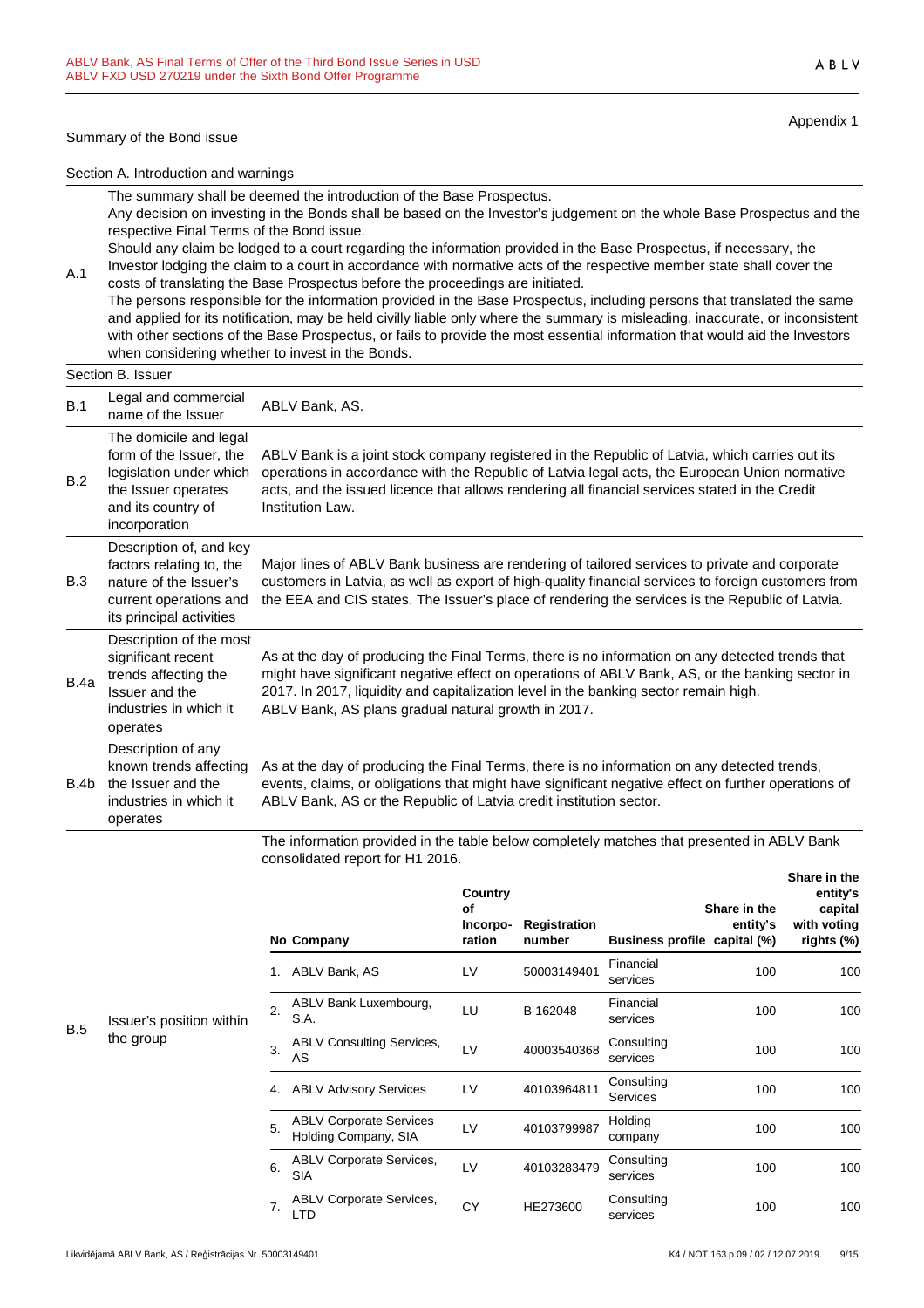|     | No Company                            | Country<br>οf<br>Incorpo-<br>ration | Registration<br>number | <b>Business</b><br>profile                                     | Share in the<br>entity's<br>capital (%) | Share in the<br>entity's<br>capital<br>with voting<br>rights (%) |
|-----|---------------------------------------|-------------------------------------|------------------------|----------------------------------------------------------------|-----------------------------------------|------------------------------------------------------------------|
|     | 8. Pillar Holding Company, KS         | LV                                  | 40103260921            | Holding<br>company                                             | 100                                     | 100                                                              |
|     | 9. Pillar, SIA                        | LV                                  | 40103554468            | Holding<br>company                                             | 100                                     | 100                                                              |
|     | 10. Pillar 2, 12 & 14, SIA            | LV                                  | 50103313991            | Real estate<br>transactions                                    | 100                                     | 100                                                              |
|     | 11. Pillar 3, SIA                     | LV                                  | 40103193067            | Real estate<br>transactions                                    | 100                                     | 100                                                              |
|     | 12. Pillar 4 & 6, SIA                 | LV                                  | 40103210494            | Real estate<br>transactions                                    | 100                                     | 100                                                              |
|     | 13. Pillar 7 & 8, SIA                 | LV                                  | 40103240484            | Real estate<br>transactions                                    | 100                                     | 100                                                              |
|     | 14. Pillar 9, SIA                     | LV                                  | 40103241210            | Real estate<br>transactions                                    | 100                                     | 100                                                              |
|     | 15. Pillar 11, SIA                    | LV                                  | 40103258310            | Real estate<br>transactions                                    | 100                                     | 100                                                              |
|     | 16. Pillar 18, SIA                    | LV                                  | 40103492079            | Real estate<br>transactions                                    | 100                                     | 100                                                              |
|     | 17. Pillar 19, SIA                    | LV                                  | 40103766952            | Real estate<br>transactions                                    | 100                                     | 100                                                              |
|     | 18. Pillar 20, SIA                    | LV                                  | 40103903056            | Real estate<br>transactions                                    | 100                                     | 100                                                              |
|     | 19. Pillar 21, SIA                    | LV                                  | 40103929286            | Real estate<br>transactions                                    | 100                                     | 100                                                              |
|     | 20. Pillar 22, SIA                    | LV                                  | 50103966301            | Real estate<br>transactions                                    | 100                                     | 100                                                              |
|     | 21. Pillar Investment Group, SIA      | LV                                  | 50003831571            | Holding<br>companies<br>activities                             | 88                                      | 88                                                               |
|     | 22. Pillar Investment 1, SIA          | LV                                  | 50103247681            | Own Real Estate<br>Management                                  | 88                                      | 88                                                               |
|     | 23. Pillar Investment 2, SIA          | LV                                  | 40103963977            | Own Real Estate<br>Management                                  | 88                                      | 88                                                               |
|     | 24. Pillar Investment 3, SIA          | LV                                  | 50103994841            | Own Real Estate<br>Management                                  | 88                                      | 88                                                               |
|     | 25. Pillar Management, SIA            | LV                                  | 40103193211            | Real estate<br>transactions                                    | 100                                     | 100                                                              |
|     | 26. Pillar Architekten, SIA           | LV                                  | 40103437217            | Designing and<br>authorship<br>supervision                     | 100                                     | 100                                                              |
|     | 27. Pillar RE Services, SIA           | LV                                  | 40103731804            | Parking place<br>services                                      | 100                                     | 100                                                              |
|     | 28. Pillar Contractor, SIA            | LV                                  | 40103929498            | Management<br>and coordination<br>of construction<br>processes | 100                                     | 100                                                              |
|     | 29. New Hanza City, SIA               | LV                                  | 40103222826            | Infrastructure<br>maintenance                                  | 100                                     | 100                                                              |
|     | 30. NHC Utilities, SIA                | LV                                  | 40103693339            | Infrastructure<br>management                                   | 100                                     | 100                                                              |
| 31. | ABLV Asset Management,<br><b>IPAS</b> | LV                                  | 40003814724            | Financial<br>services                                          | 90                                      | 100                                                              |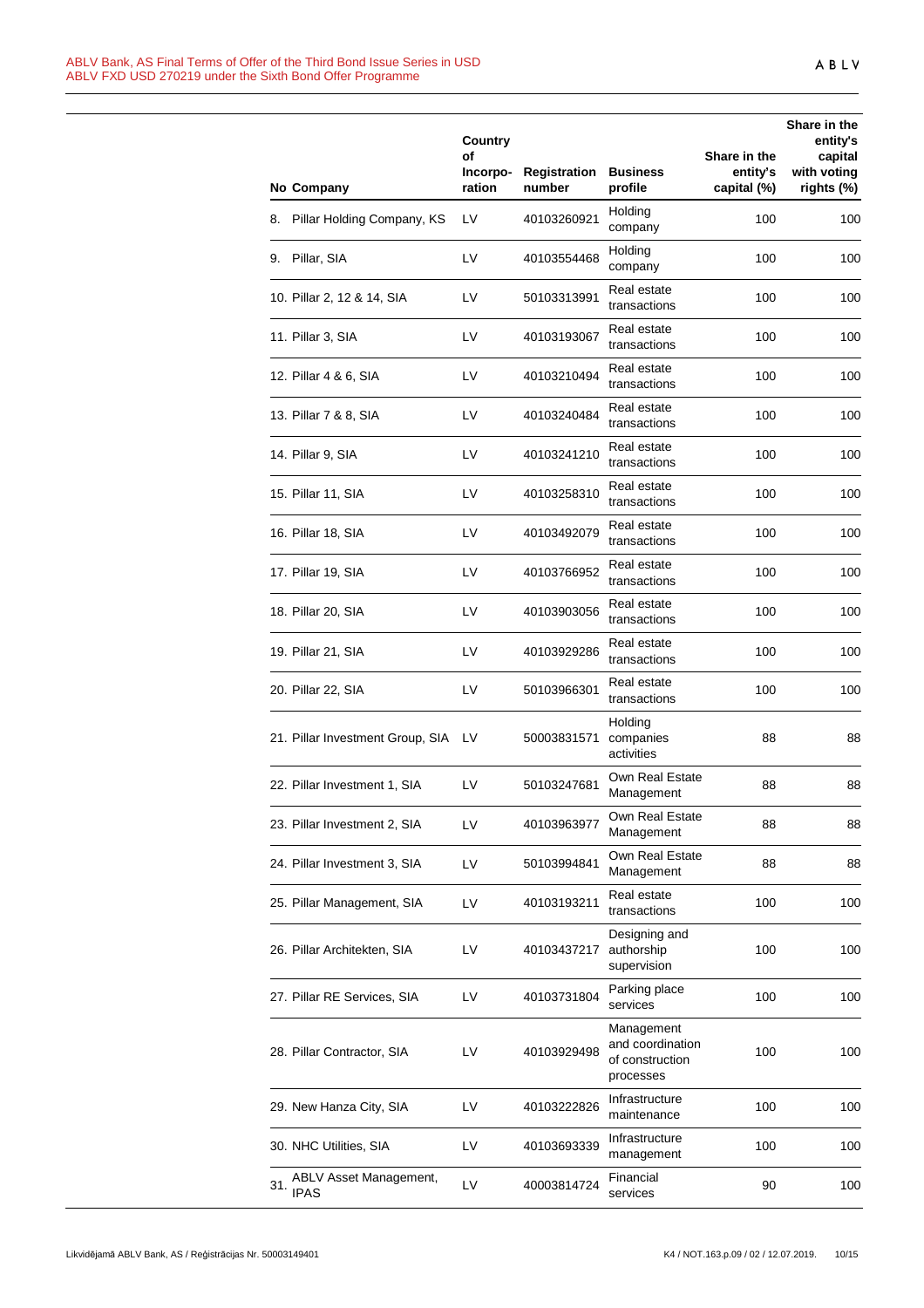|            |                       | 32. ABLV Capital Markets, IBAS LV                                                                                                                                            |                                                | 40003814705 | Financial<br>services               | 90  | 100    |
|------------|-----------------------|------------------------------------------------------------------------------------------------------------------------------------------------------------------------------|------------------------------------------------|-------------|-------------------------------------|-----|--------|
|            |                       | <b>ABLV Private Equity</b><br>33.<br>Management, SIA                                                                                                                         | LV                                             | 40103286757 | Investment<br>project<br>management | 100 | 100    |
|            |                       | 34. PEM 1, SIA                                                                                                                                                               | Electricity<br>LV<br>40103551353<br>generation |             | 100                                 | 100 |        |
|            |                       | <b>ABLV Private Equity Fund</b><br>35<br>2010, KS                                                                                                                            | LV                                             | 40103307758 | Investment<br>activities            | 100 | 100    |
|            |                       | Interest in ABLV Bank, in percentage terms of the voting shares, as at 31 December 2016:                                                                                     |                                                |             |                                     |     |        |
| <b>B.6</b> | Issuer's shareholders | Ernests Bernis and Nika Berne (direct and indirect interest)                                                                                                                 |                                                |             | 43.27%                              |     |        |
|            |                       | Olegs Fils (indirect interest)                                                                                                                                               |                                                |             | 43.28%                              |     |        |
|            |                       | 17 legal entities and 117 individuals                                                                                                                                        |                                                |             |                                     |     | 13.45% |
|            |                       | Shareholders of ABLV Bank, AS, voting shares have no different voting rights.<br>ABLV Bank, AS is controlled by its shareholders pursuant to the procedures set forth in the |                                                |             |                                     |     |        |

Commercial Law.

**Statements of financial position as at 30 June 2016 and 31 December 2015**

|            |                       |                                                       | 30.06.2016.     | 31.12.2015.     |
|------------|-----------------------|-------------------------------------------------------|-----------------|-----------------|
|            |                       | <b>Assets</b>                                         | <b>EUR '000</b> | <b>EUR '000</b> |
|            |                       | Cash and deposits with central banks                  | 226 631         | 448 187         |
|            |                       | Balances due from credit institutions                 | 686 502         | 671 772         |
|            |                       | Derivatives                                           | 63              | 121             |
|            |                       | Financial assets at fair value through profit or loss | 19 444          | 22 28 6         |
|            |                       | Available-for-sale financial assets                   | 1 200 373       | 1780 554        |
|            |                       | Loans                                                 | 985 428         | 873 499         |
|            |                       | Held-to-maturity investments                          | 957 329         | 965 253         |
|            |                       | Investments in subsidiaries                           | 108 586         | 111 266         |
|            |                       | Investments in associates                             | 8770            | 8770            |
|            |                       | Investment properties                                 | 25 063          | 25 069          |
|            |                       | Property and equipment                                | 9667            | 9529            |
|            |                       | Intangible assets                                     | 5719            | 6 0 36          |
|            |                       | Current corporate income tax receivables              | 2 8 0 4         | 3 0 4 2         |
| <b>B.7</b> | Financial information | Deferred corporate income tax                         |                 |                 |
|            |                       | Repossessed real estate                               |                 |                 |
|            |                       | Other assets                                          | 6922            | 2737            |
|            |                       | <b>Total assets</b>                                   | 4 243 301       | 4 928 121       |
|            |                       | <b>Liabilities</b>                                    |                 |                 |
|            |                       | <b>Derivatives</b>                                    | 18              | 365             |
|            |                       | Balances held with Bank of Latvia                     | 50 000          | 180 072         |
|            |                       | Demand deposits from credit institutions              | 50 498          | 63 294          |
|            |                       | Deposits                                              | 3 2 5 1 3 4 5   | 3793192         |
|            |                       | Current corporate income tax liabilities              |                 |                 |
|            |                       | Other liabilities                                     | 13 979          | 35 072          |
|            |                       | Deferred corporate income tax                         | 652             | 1 0 0 1         |
|            |                       | <b>Issued securities</b>                              | 565 817         | 558 411         |
|            |                       | Subordinated deposits                                 | 15 387          | 15 261          |
|            |                       | <b>Total liabilities</b>                              | 3 947 696       | 4 646 668       |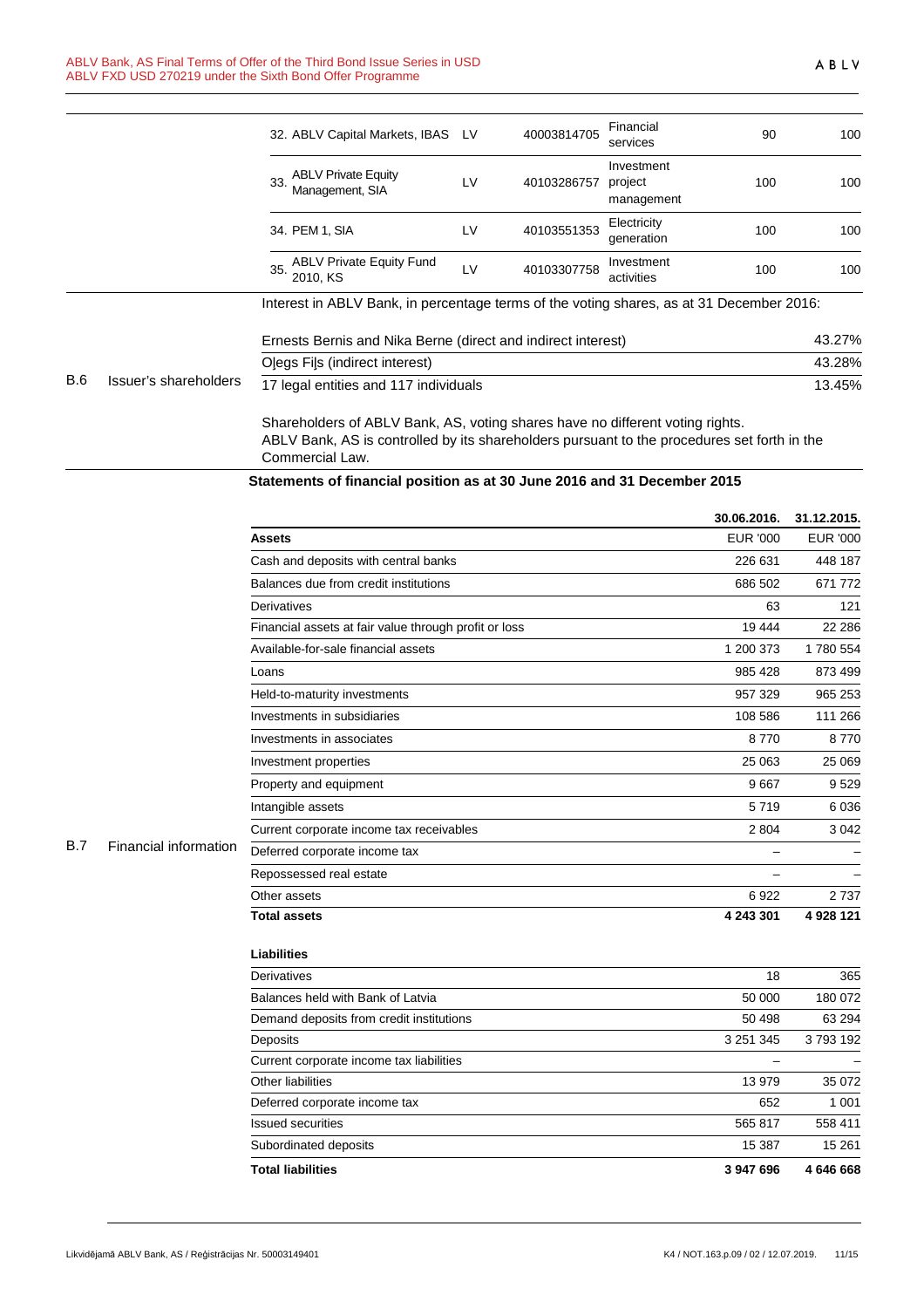#### **30.06.2016. 31.12.2015.**

|             |                                                                                                                                   | Shareholders' equity                                                                                                                                                                                                                                                                                                                                                                                                                                                                                                                                                                                                                                                                                                                                                                                                                                                                                                                                                                                                                                                           |           |           |  |
|-------------|-----------------------------------------------------------------------------------------------------------------------------------|--------------------------------------------------------------------------------------------------------------------------------------------------------------------------------------------------------------------------------------------------------------------------------------------------------------------------------------------------------------------------------------------------------------------------------------------------------------------------------------------------------------------------------------------------------------------------------------------------------------------------------------------------------------------------------------------------------------------------------------------------------------------------------------------------------------------------------------------------------------------------------------------------------------------------------------------------------------------------------------------------------------------------------------------------------------------------------|-----------|-----------|--|
|             |                                                                                                                                   | Paid-in share capital                                                                                                                                                                                                                                                                                                                                                                                                                                                                                                                                                                                                                                                                                                                                                                                                                                                                                                                                                                                                                                                          | 38 000    | 35 300    |  |
|             |                                                                                                                                   | Share premium                                                                                                                                                                                                                                                                                                                                                                                                                                                                                                                                                                                                                                                                                                                                                                                                                                                                                                                                                                                                                                                                  | 132 423   | 96 918    |  |
|             |                                                                                                                                   | Reserve capital and other reserves                                                                                                                                                                                                                                                                                                                                                                                                                                                                                                                                                                                                                                                                                                                                                                                                                                                                                                                                                                                                                                             | 2 1 3 4   | 2 1 3 4   |  |
|             |                                                                                                                                   | Fair value revaluation reserve of available-for-sale financial assets                                                                                                                                                                                                                                                                                                                                                                                                                                                                                                                                                                                                                                                                                                                                                                                                                                                                                                                                                                                                          | 8978      | 9497      |  |
|             |                                                                                                                                   | Retained earnings brought forward                                                                                                                                                                                                                                                                                                                                                                                                                                                                                                                                                                                                                                                                                                                                                                                                                                                                                                                                                                                                                                              | 68769     | 68 5 65   |  |
|             |                                                                                                                                   | Retained earnings for the period                                                                                                                                                                                                                                                                                                                                                                                                                                                                                                                                                                                                                                                                                                                                                                                                                                                                                                                                                                                                                                               | 45 301    | 69 039    |  |
|             |                                                                                                                                   | Attributable to the equity holders of the bank                                                                                                                                                                                                                                                                                                                                                                                                                                                                                                                                                                                                                                                                                                                                                                                                                                                                                                                                                                                                                                 | 295 605   | 281 453   |  |
|             |                                                                                                                                   | <b>Non-controlling interests</b>                                                                                                                                                                                                                                                                                                                                                                                                                                                                                                                                                                                                                                                                                                                                                                                                                                                                                                                                                                                                                                               |           |           |  |
|             |                                                                                                                                   | Total shareholders' equity                                                                                                                                                                                                                                                                                                                                                                                                                                                                                                                                                                                                                                                                                                                                                                                                                                                                                                                                                                                                                                                     | 295 605   | 281 453   |  |
|             |                                                                                                                                   | Total liabilities and shareholders' equity                                                                                                                                                                                                                                                                                                                                                                                                                                                                                                                                                                                                                                                                                                                                                                                                                                                                                                                                                                                                                                     | 4 243 301 | 4 928 121 |  |
|             |                                                                                                                                   | <b>Memorandum items</b>                                                                                                                                                                                                                                                                                                                                                                                                                                                                                                                                                                                                                                                                                                                                                                                                                                                                                                                                                                                                                                                        |           |           |  |
|             |                                                                                                                                   | Contingent liabilities                                                                                                                                                                                                                                                                                                                                                                                                                                                                                                                                                                                                                                                                                                                                                                                                                                                                                                                                                                                                                                                         | 9 3 0 0   | 9516      |  |
|             |                                                                                                                                   | <b>Financial commitments</b>                                                                                                                                                                                                                                                                                                                                                                                                                                                                                                                                                                                                                                                                                                                                                                                                                                                                                                                                                                                                                                                   | 83716     | 68 907    |  |
| B.8         | Key pro forma<br>financial information                                                                                            | functions. A number of projects aimed at automation of supervision processes is planned to be<br>accomplished. Tense situation in financial markets and target regions of ABLV Bank, as well as<br>growing requirements of different supervisory institutions, do not allow expecting the business<br>development to be as rapid as in previous years, but since ABLV Bank business model is efficient<br>and risk management - strong and elaborate, the results can be forecasted to be similar to those<br>in previous years.                                                                                                                                                                                                                                                                                                                                                                                                                                                                                                                                               |           |           |  |
|             |                                                                                                                                   | The above information addresses a hypothetical situation and, therefore, does not represent the<br>Issuer's actual financial position or results.                                                                                                                                                                                                                                                                                                                                                                                                                                                                                                                                                                                                                                                                                                                                                                                                                                                                                                                              |           |           |  |
| <b>B.9</b>  | Profit forecast                                                                                                                   | ABLV Bank made no profit forecasts for the following periods of operations.                                                                                                                                                                                                                                                                                                                                                                                                                                                                                                                                                                                                                                                                                                                                                                                                                                                                                                                                                                                                    |           |           |  |
| B.10        | Qualifications in the<br>audit report on the<br>financial information                                                             | ABLV Bank audited financial report for H1 2016 contains no auditors' qualifications or disclaimers.                                                                                                                                                                                                                                                                                                                                                                                                                                                                                                                                                                                                                                                                                                                                                                                                                                                                                                                                                                            |           |           |  |
| B.11        | Issuer's equity                                                                                                                   | ABLV Bank meets equity requirements set forth in the legal acts.<br>As at 30 June 2016, ABLV Bank equity equaled EUR 325.2 million.                                                                                                                                                                                                                                                                                                                                                                                                                                                                                                                                                                                                                                                                                                                                                                                                                                                                                                                                            |           |           |  |
| <b>B.12</b> | Forecasts regarding<br>the Issuer                                                                                                 | ABLV Bank forecasts contain no adverse changes since the date of its last published audited<br>financial statements.                                                                                                                                                                                                                                                                                                                                                                                                                                                                                                                                                                                                                                                                                                                                                                                                                                                                                                                                                           |           |           |  |
|             |                                                                                                                                   | There are no significant changes in the financial or trading position of ABLV Bank detected<br>subsequent to the period covered by the historical financial information.                                                                                                                                                                                                                                                                                                                                                                                                                                                                                                                                                                                                                                                                                                                                                                                                                                                                                                       |           |           |  |
| <b>B.13</b> | Events particular to<br>the Issuer which are<br>to a material extent<br>relevant to the<br>evaluation of the<br>Issuer's solvency | In 2015, the FCMC performed several inspections at the Bank to verify the compliance with the<br>requirements of the Credit Institution Law and the Law on the Prevention of Money Laundering and<br>Terrorism Financing, following which there was administrative matter initiated on 18 December<br>2015. On 26 May 2016, the Financial and Capital Market Commission and ABLV Bank entered into<br>the administrative agreement regarding the violations detected under the FCMC inspections, which<br>is aimed at improving the functioning of the Bank's internal control system. Taking into account that<br>ABLV Bank currently complies with all regulatory requirements and continues improvement of its<br>internal control system, a fine of EUR 3.17 million (which corresponds to 2.5% of the Bank's total<br>income for the year) is applied to the Bank and warning is given to the responsible Member of the<br>Bank's Board according to the agreement.<br>During the inspections, the FCMC considered that the Bank had not paid sufficient attention to the |           |           |  |
|             |                                                                                                                                   | client's untypically large, complex or interrelated transactions and also had not performed intense<br>supervision of some clients' transactions under the enhanced due diligence. The FCMC<br>conclusions, made during the inspections, regarding the deficiencies in the Bank's internal control<br>system in the field of the prevention of money laundering and terrorism financing concern<br>previously executed clients' transactions and their documentation, and the Bank currently applies<br>necessary measures to eliminate those deficiencies.                                                                                                                                                                                                                                                                                                                                                                                                                                                                                                                    |           |           |  |
|             |                                                                                                                                   | The parties to the administrative agreement have agreed upon further measures that the Bank<br>committed to take in full within the set terms in order to improve the internal control system and to                                                                                                                                                                                                                                                                                                                                                                                                                                                                                                                                                                                                                                                                                                                                                                                                                                                                           |           |           |  |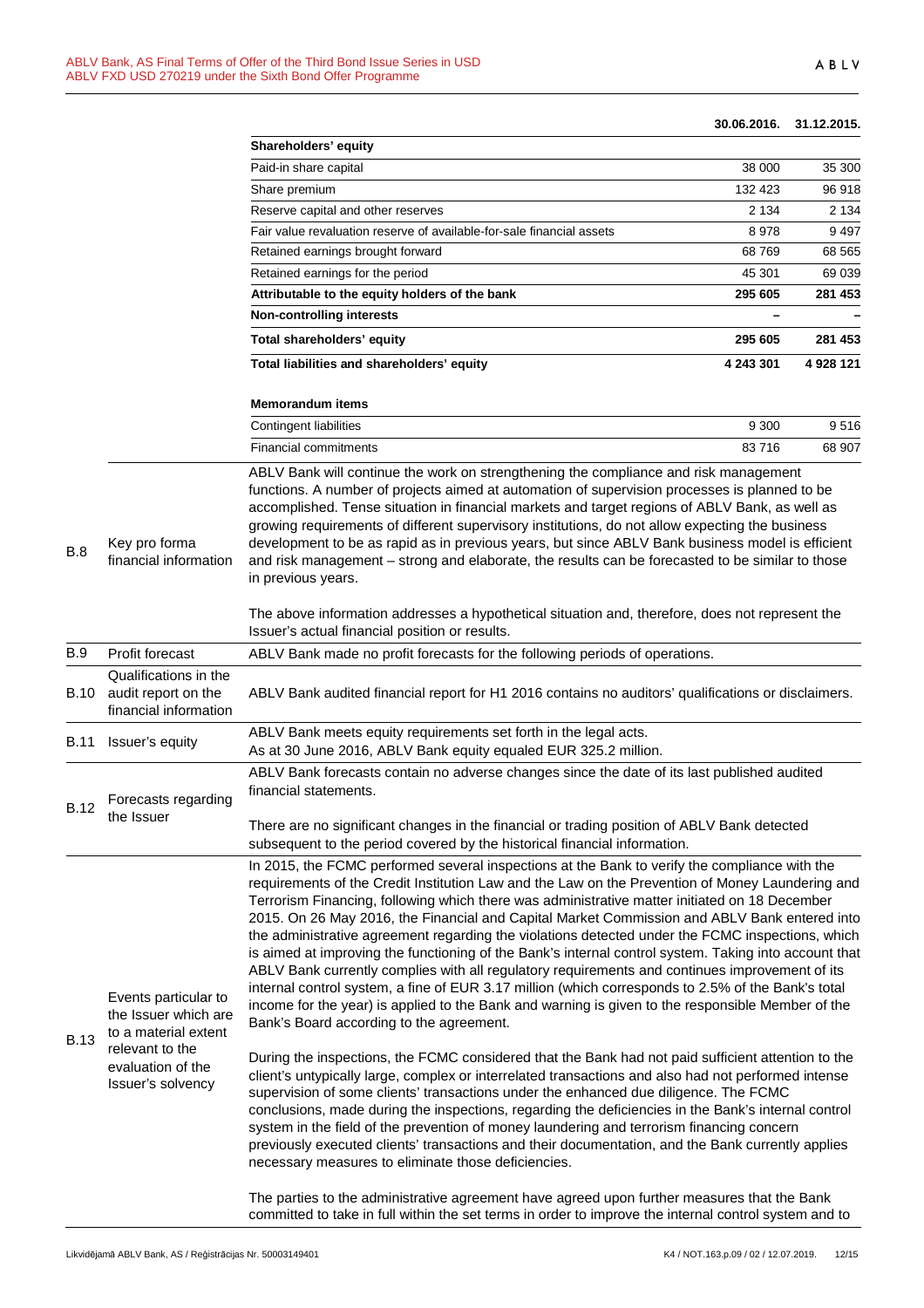| strengthen its efficiency. The Bank has already refused cooperation with some clients which might   |
|-----------------------------------------------------------------------------------------------------|
| cause inadequate risk in terms of the current requirements, and strict assessment of the clients is |
| continued. Moreover, the number of compliance officers has been substantially increased and the     |
| capacity of respective structural units has been strengthened. ABLV Bank also plans to invest not   |
| less than EUR 6.5 million in improving the internal control system.                                 |
|                                                                                                     |

ABLV Bank is convinced that the sanctions set forth in the administrative agreement will have no material impact on the Bank's financial status and earning capacity. On the contrary, the Bank will consequently improve its internal control system in the AML (anti money laundering) area following the current international best practice, as well as good reputation of the Bank will be promoted.

Recently there were no other events particular to ABLV Bank which are to a material extent relevant to the evaluation of the Issuer's solvency.

| <b>B.14</b> | Issuer's position<br>within the group                                    | ABLV Bank is not dependent upon other entities within the ABLV Bank group.                                                                                                                                                                                                                        |  |
|-------------|--------------------------------------------------------------------------|---------------------------------------------------------------------------------------------------------------------------------------------------------------------------------------------------------------------------------------------------------------------------------------------------|--|
| <b>B.15</b> | Issuer's principal<br>activities                                         | ABLV Bank principal activities are rendering of financial services.                                                                                                                                                                                                                               |  |
| <b>B.16</b> | Control over the<br>Issuer                                               | N/A                                                                                                                                                                                                                                                                                               |  |
| <b>B.17</b> | Credit ratings<br>assigned to the<br>Issuer's debt<br>securities         | ABLV Bank is not assigned credit ratings by credit rating agencies registered and / or certified in<br>accordance with Regulation No 1060/2009 on credit rating agencies.                                                                                                                         |  |
|             | $B.18 - B.50$                                                            | N/A                                                                                                                                                                                                                                                                                               |  |
|             | Section C. Securities                                                    |                                                                                                                                                                                                                                                                                                   |  |
| C.1         | <b>Bond details</b>                                                      | Bonds issued under the Third Bond Issue Series in USD - ABLV FXD USD 270219<br>(ISIN LV0000802239) are dematerialized bearer securities without restraint on alienation.                                                                                                                          |  |
| C.2         | Currency of the Bond<br>issue                                            | USD (US dollars).                                                                                                                                                                                                                                                                                 |  |
| C.3         | Information about<br>shares issued                                       | N/A                                                                                                                                                                                                                                                                                               |  |
| C.4         | Rights attached to the<br>shares issued                                  | N/A                                                                                                                                                                                                                                                                                               |  |
| C.5         | Restrictions on the<br>free transferability of<br>the Bonds              | The Bonds are freely transferrable securities that represent the Issuer's debt to the owners of the<br>Bonds without additional collateral. The Bonds are dematerialized bearer securities without<br>restraint on alienation - transferrable securities.                                         |  |
| C.6         | Admission of the<br>issued shares to<br>trading on a<br>regulated market | N/A                                                                                                                                                                                                                                                                                               |  |
| C.7         | Dividend policy                                                          | N/A                                                                                                                                                                                                                                                                                               |  |
| C.8,<br>C.9 | Rights attached to<br>the Bonds                                          | Division of the Bonds into categories<br>The Bonds are not supposed to be divided into categories. Pursuant to these Final Terms, straight<br>Bonds are supposed to be issued.                                                                                                                    |  |
|             |                                                                          | Limitations to the rights attached to the Bonds<br>The Bonds are freely transferrable securities without restraint on their alienation.                                                                                                                                                           |  |
|             |                                                                          | Interest Rate<br>The Annual Interest Rate is fixed, and it is equal to 2.25% (p.a.).                                                                                                                                                                                                              |  |
|             |                                                                          | The date from which interest becomes payable and the due dates for interest<br>The Interest Income shall be accrued starting from 27 February 2017. The Interest Income shall be<br>paid twice a year: on 27 February and 27 August, starting from 27 August 2017, ending on<br>27 February 2019. |  |
|             |                                                                          | Bond maturity date and repayment procedures<br>The Investor shall receive the Bond Face Value as a lump-sum payment on 27 February 2019.                                                                                                                                                          |  |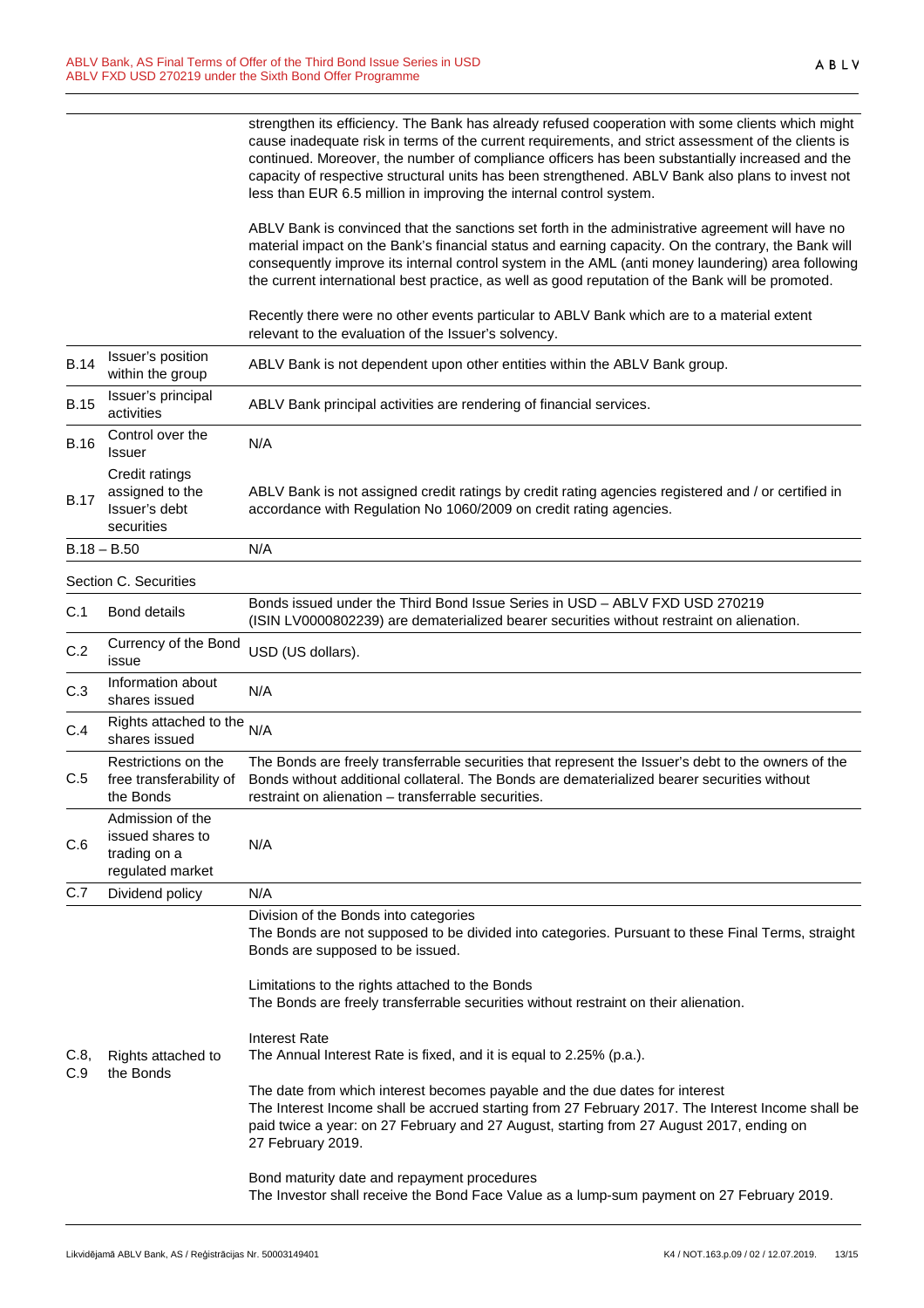|             |                                                                             | Bond yield<br>Fixed rate is applied to the Bonds, and therefore the yield does not change.                                                                                                                                                                                                                                                                                                                                                                                                                       |  |  |
|-------------|-----------------------------------------------------------------------------|------------------------------------------------------------------------------------------------------------------------------------------------------------------------------------------------------------------------------------------------------------------------------------------------------------------------------------------------------------------------------------------------------------------------------------------------------------------------------------------------------------------|--|--|
|             |                                                                             | Representatives of debt security holders<br>Holders of the debt securities may freely determine representatives for exercising the rights<br>attached to the Bonds.                                                                                                                                                                                                                                                                                                                                              |  |  |
| C.10        | Interest payments<br>under securities<br>involving derivative<br>components | N/A                                                                                                                                                                                                                                                                                                                                                                                                                                                                                                              |  |  |
|             | Admission of the<br>C.11 Bonds to the<br>regulated market                   | The Bonds are supposed to be admitted to the regulated market - Baltic Bond List of Nasdaq Riga<br>Stock Exchange.                                                                                                                                                                                                                                                                                                                                                                                               |  |  |
| C.12        | Minimum face value<br>of the issue                                          | Pursuant to paragraph 8.4 of the Base Prospectus, the Investor may not apply for purchasing less<br>than 1 (one) Bond.                                                                                                                                                                                                                                                                                                                                                                                           |  |  |
|             | $C.13 - C.22$                                                               | N/A                                                                                                                                                                                                                                                                                                                                                                                                                                                                                                              |  |  |
|             | Section D. Risks                                                            |                                                                                                                                                                                                                                                                                                                                                                                                                                                                                                                  |  |  |
|             |                                                                             | In carrying out its operating activities, ABLV Bank is subject to various risks. Most significant risks<br>that may decrease the Issuer's ability to perform its obligations.                                                                                                                                                                                                                                                                                                                                    |  |  |
|             |                                                                             | Credit risk<br>1.<br>Credit risk is exposure to potential losses in case of ABLV Bank counterparty or debtor<br>being unable to pay the contractual obligations to ABLV Bank.                                                                                                                                                                                                                                                                                                                                    |  |  |
|             |                                                                             | Liquidity risk<br>2.<br>Liquidity is ABLV Bank ability to maintain or ensure sufficient cash flow to meet the expected<br>(everyday) or sudden (critical) need for the same in order to provide financing for asset<br>growth or discharge the financial obligations in a due time. This means the ability to turn<br>assets into cash with minimal loss or ensure reasonably priced credit facilities.                                                                                                          |  |  |
|             |                                                                             | Currency exchange rate fluctuation risk<br>3.<br>ABLV Bank is exposed to negative effects of fluctuations in the foreign currency exchange<br>rates on its financial position and cash flow.                                                                                                                                                                                                                                                                                                                     |  |  |
| D.1,<br>D.2 | Key information<br>on the key risks                                         | Interest rate risk<br>4.<br>Interest rate risk represents the adverse effect of the market interest rate fluctuations on<br>ABLV Bank financial performance.                                                                                                                                                                                                                                                                                                                                                     |  |  |
|             |                                                                             | Non-financial risks<br>5.<br>During the course of its operations, ABLV Bank encounters also non-financial risks<br>(including operational risk, reputational risk, etc.) with exposure to sudden loss. The cause<br>of such risks may be, for instance, clerical errors or fraud, break-downs in information<br>systems, insufficient internal control and procedures, etc.                                                                                                                                      |  |  |
|             |                                                                             | Competition risk<br>6.<br>As at the end of 2015, 86% of total deposits with ABLV Bank were the deposits placed by<br>foreign customers. Consequently, operations of the Issuer are only partly subject to<br>competition risk in the local market.                                                                                                                                                                                                                                                               |  |  |
|             |                                                                             | Legislative risk<br>7.<br>The risk related to amendments in laws, regulations, and other legal acts, or to<br>implementation of new legal acts, which may result in reorientation of the Issuer's activities<br>or abandonment of particular lines of the Issuer's financial activities. This may have<br>consequent negative impact on the Issuer's earning capacity and stability.                                                                                                                             |  |  |
|             |                                                                             | Risk factors associated with the Bond issue:                                                                                                                                                                                                                                                                                                                                                                                                                                                                     |  |  |
| D.3         | Information on the<br>risks specific to the<br><b>Bonds</b>                 | Liquidity risk<br>1.<br>Listing of the Bonds in the Baltic Bond List of Stock Exchange Nasdaq Riga does not<br>guarantee liquidity of the Bonds, and therefore the Investor should assess potential risk of<br>limited possibilities of selling the Bonds in the secondary market due to insufficient interest<br>of other market players. If there is no sufficient interest in the secondary market (liquidity<br>shortfall), it may be difficult for the Investor to sell the Bonds at adequate market price. |  |  |
|             |                                                                             | Price risk<br>2.<br>Price of the Bonds in the secondary market may fluctuate in accordance with the Investors'                                                                                                                                                                                                                                                                                                                                                                                                   |  |  |